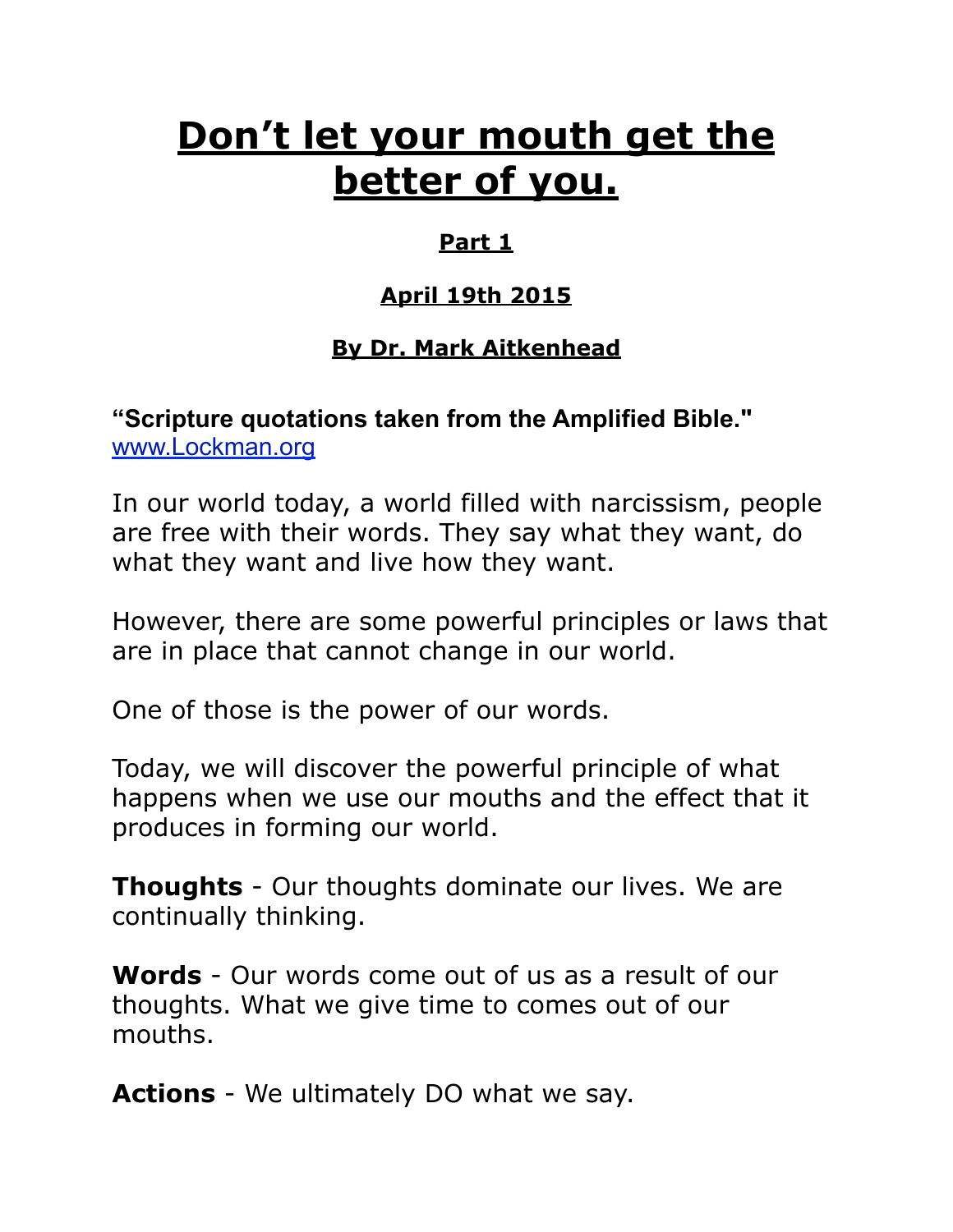**Habits** - As we consistently do things, we create habits.

**Character** - Our habits form our the essence of who we are.

**Your Destiny** - is created whether for success in God or failure.

# **DON'T LET YOUR MOUTH GET THE BETTER OF YOU.**

1. How important are our words?

The words we speak are very important. On the day of judgement we will render account for every careless (useless, idle, thoughtless, unprofitable) word we have spoken.

## **Mark 15:25**

#### Amplified Bible (AMP)

<sup>34</sup> You offspring of vipers! How can you speak good things when you are evil (wicked)? For out of the fullness (the overflow, the superabundance) of the heart the mouth speaks.

 $35$  The good man from his inner good treasure flings forth good things, and the evil man out of his inner evil storehouse flings forth evil things.

 $36$  But I tell you, on the day of judgment men will have to give account for every idle (inoperative, nonworking) word they speak.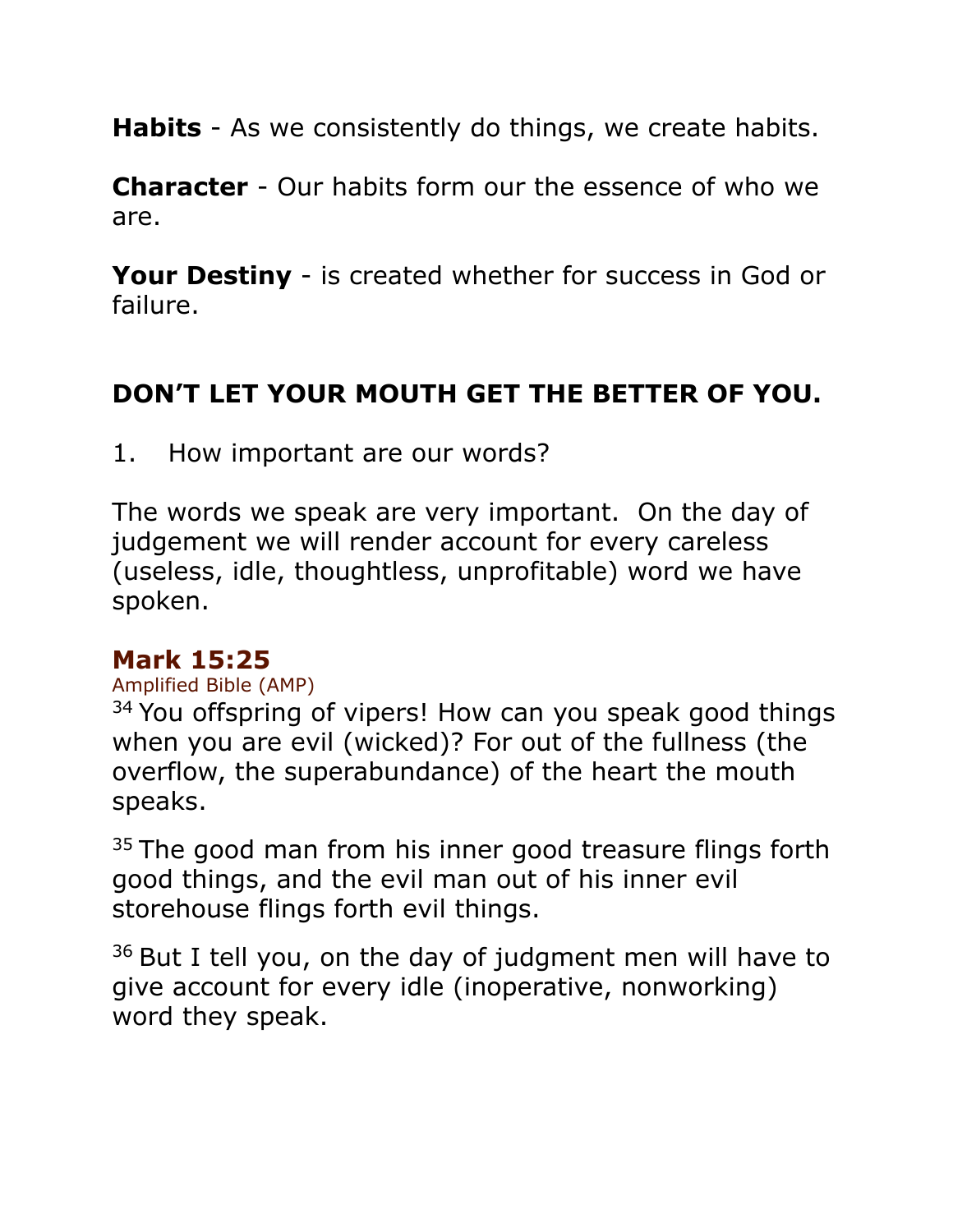$37$  For by your words you will be justified and acquitted, and by your words you will be condemned and sentenced.

Your words put you over or your words bring defeat.

Jesus taught that wrong words that proceed from the heart out of the mouth defile (make foul, pollute, taint, corrupt, damage) the man. He said this was much more harmful than eating with unwashed hands.

## **Mark 15:11**

#### Amplified Bible (AMP)

 $11$  It is not what goes into the mouth of a man that makes him unclean and defiled, but what comes out of the mouth; this makes a man unclean and defiles [him].

## **Mark 15:17-20**

Amplified Bible (AMP)

 $17$  Do you not see and understand that whatever goes into the mouth passes into the <sup>[[a\]](https://www.biblegateway.com/passage/?search=MATTHEW+15%3A17-20&version=AMP#fen-AMP-23651a)</sup>abdomen and so passes on into the place where discharges are deposited?

 $18$  But whatever comes out of the mouth comes from the heart, and this is what makes a man unclean and defiles [him].

 $19$  For out of the heart come evil thoughts (reasonings and disputings and designs) such as murder, adultery, sexual vice, theft, false witnessing, slander, and irreverent speech.

<sup>20</sup> These are what make a man unclean and defile [him]; but eating with unwashed hands does not make him unclean or defile [him].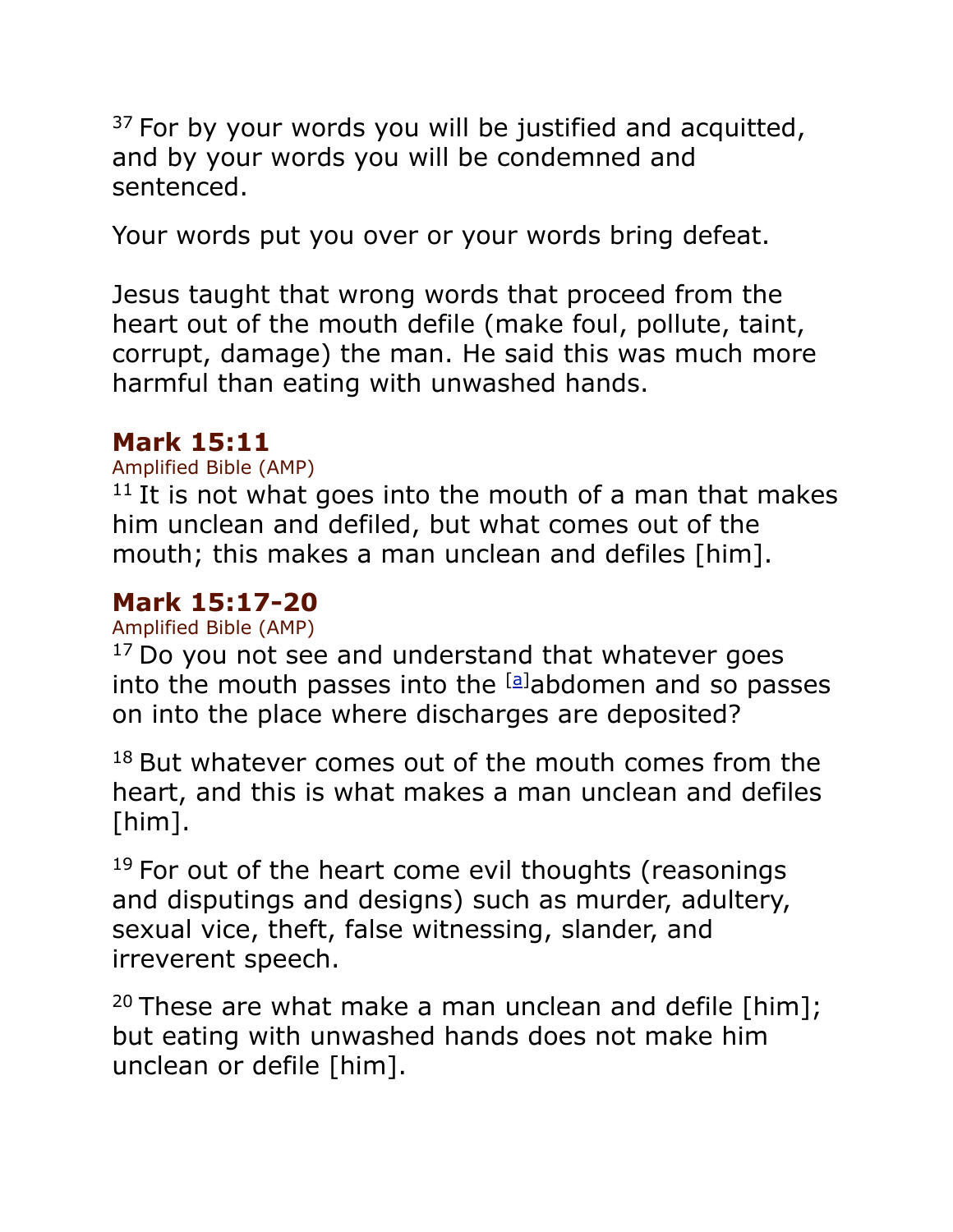2. What example did God set for us in His speech?

God being altogether good and having a completely pure heart can only speak right words.

## **Isaiah 55:11**

#### Amplified Bible (AMP)

 $11$  So shall My word be that goes forth out of My mouth: it shall not return to Me void [without producing any effect, useless], but it shall accomplish that which I please and purpose, and it shall prosper in the thing for which I sent it.

These right words are a powerful creative force; they are the very power of God.

Genesis 1:3,6,9,11,14,20,24,26 (NASB) "THEN GOD SAID..."

## **Hebrews 11:3**

#### Amplified Bible (AMP)

 $3$  By faith we understand that the worlds [during the successive ages] were framed (fashioned, put in order, and equipped for their intended purpose) by the word of God, so that what we see was not made out of things which are visible.

## **Hebrews 1:3**

#### Amplified Bible (AMP)

 $3$  He is the sole expression of the glory of God [the Lightbeing, the out-raying or radiance of the divine], and He is the perfect imprint and very image of [God's] nature, upholding and maintaining and guiding and propelling the universe by His mighty word of power.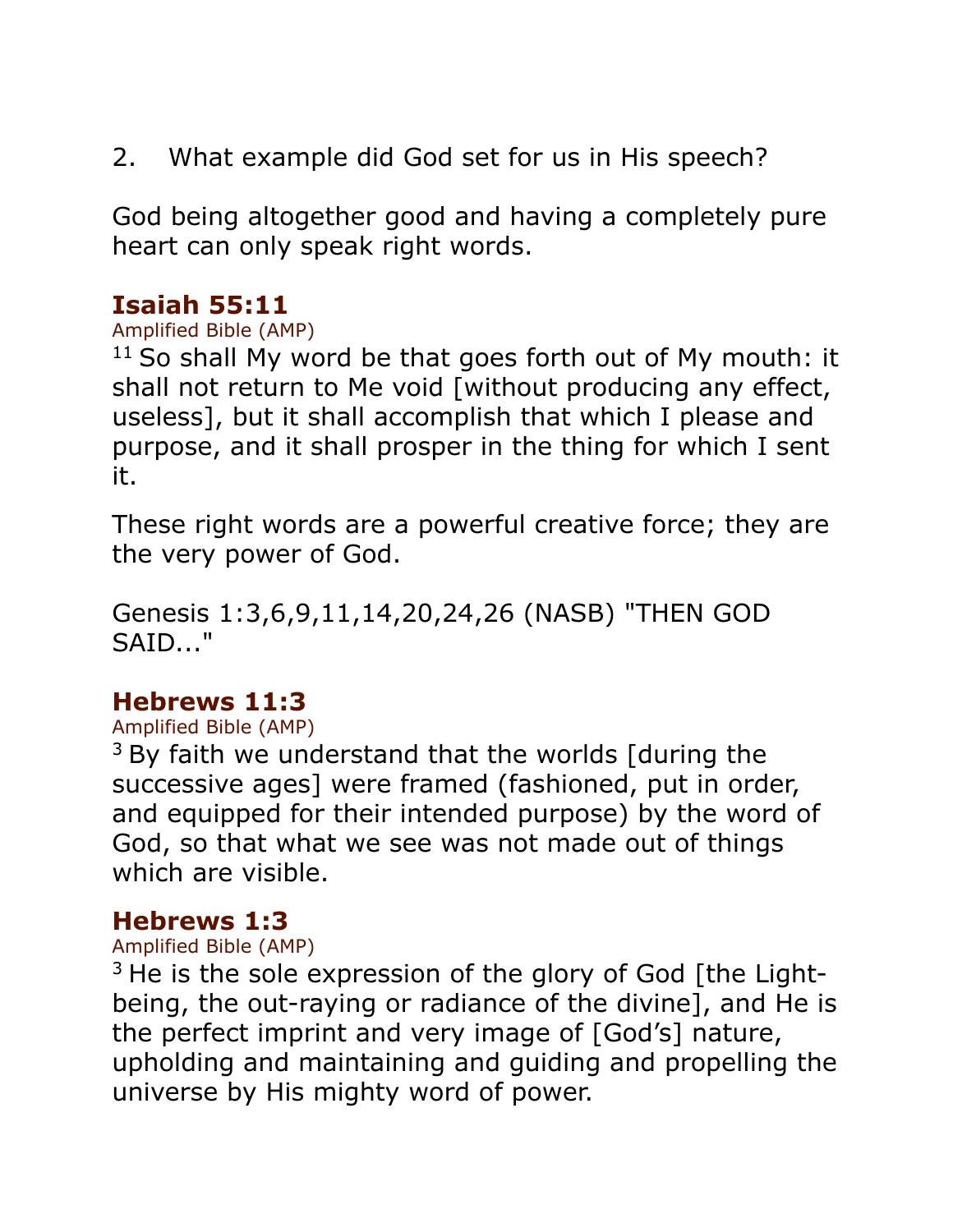Man thinks of being creative by thinking a thing through and then manufacturing it with his hands. However, in the economy of God it is with words that we are to create. We cannot even begin to imagine the CREATIVE FORCE there is in right words.

3. Is there also power in our words?

We are not God but we have been created in the IMAGE of God and LIKE Him we have creative power in our words.

Genesis 1:26a (NASB) "Then God said, 'Let Us make man in Our image, according to Our likeness, and let them rule...' "

Jesus backed this up in Mark 11:23 by saying of man "...He shall have whatsoever he saith" and those things which he saith are words.

God has ordained that man, under His authority, has dominion over the earth. He is to rule by his WORDS, just as a king does by the decree of his lips.

## **Psalm 115:16**

Amplified Bible (AMP)

 $16$  The heavens are the Lord's heavens, but the earth has He given to the children of men.

God even said of unregenerate man's words that "nothing which they purposed to do will be impossible for them."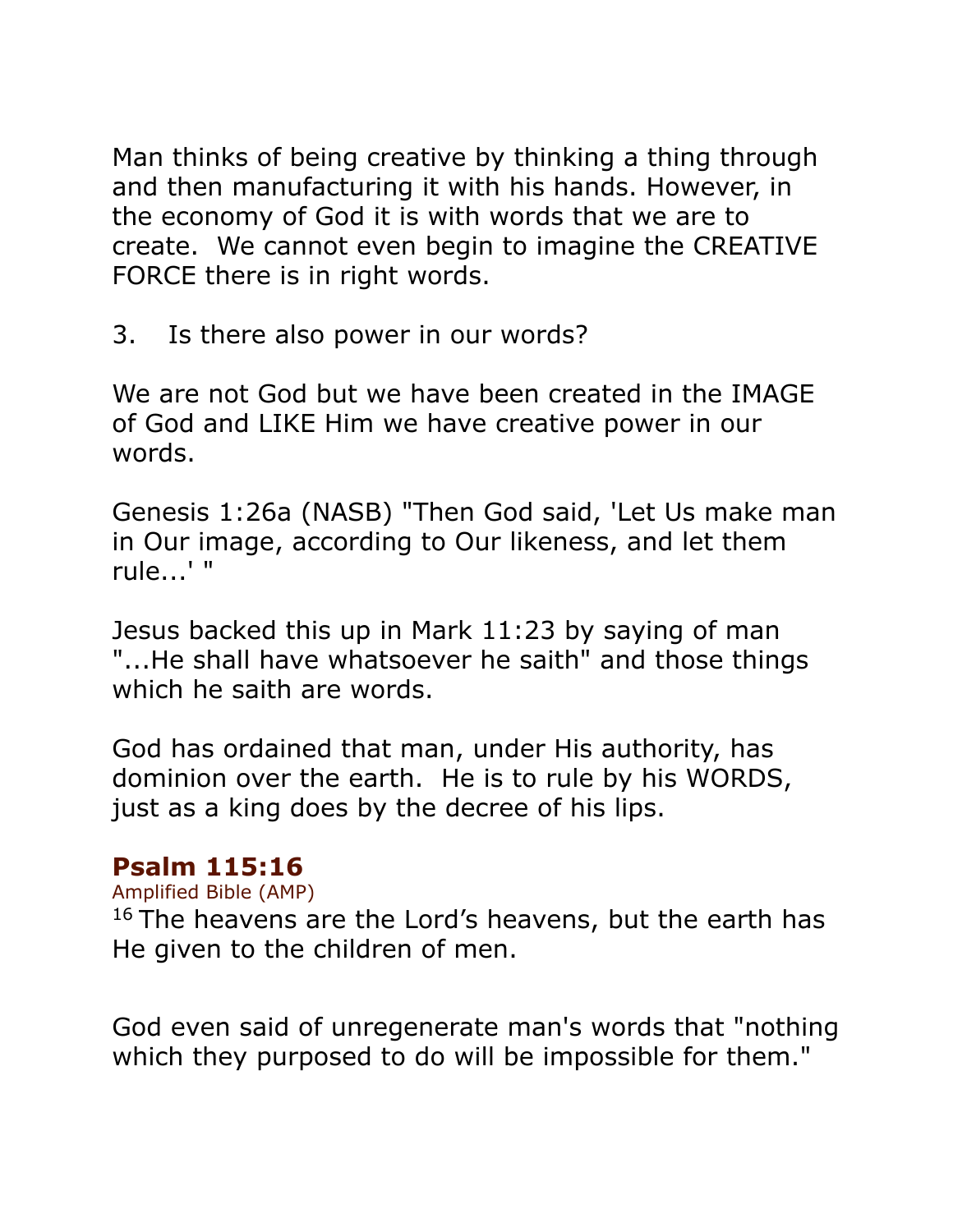# **Genesis 11:6-8**

Amplified Bible (AMP)

<sup>6</sup> And the Lord said, Behold, they are one people and they have all one language; and this is only the beginning of what they will do, and now nothing they have imagined they can do will be impossible for them.

 $<sup>7</sup>$  Come, let Us go down and there confound (mix up,</sup> confuse) their language, that they may not understand one another's speech.

<sup>8</sup> So the Lord scattered them abroad from that place upon the face of the whole earth, and they gave up building the city.

4. Do we choose the words we speak?

Nobody forces us to say what we do. We always have a choice in what we say. Our words create the circumstances around us in which we live. The only way to change undesirable circumstances is to change our words.

## **Deuteronomy 30:14-15**

#### Amplified Bible (AMP)

 $14$  But the word is very near you, in your mouth and in your mind and in your heart, so that you can do it.

 $15$  See, I have set before you this day life and good, and death and evil.

# **Deuteronomy 30:19-20**

Amplified Bible (AMP)

 $19$  I call heaven and earth to witness this day against you that I have set before you life and death, the blessings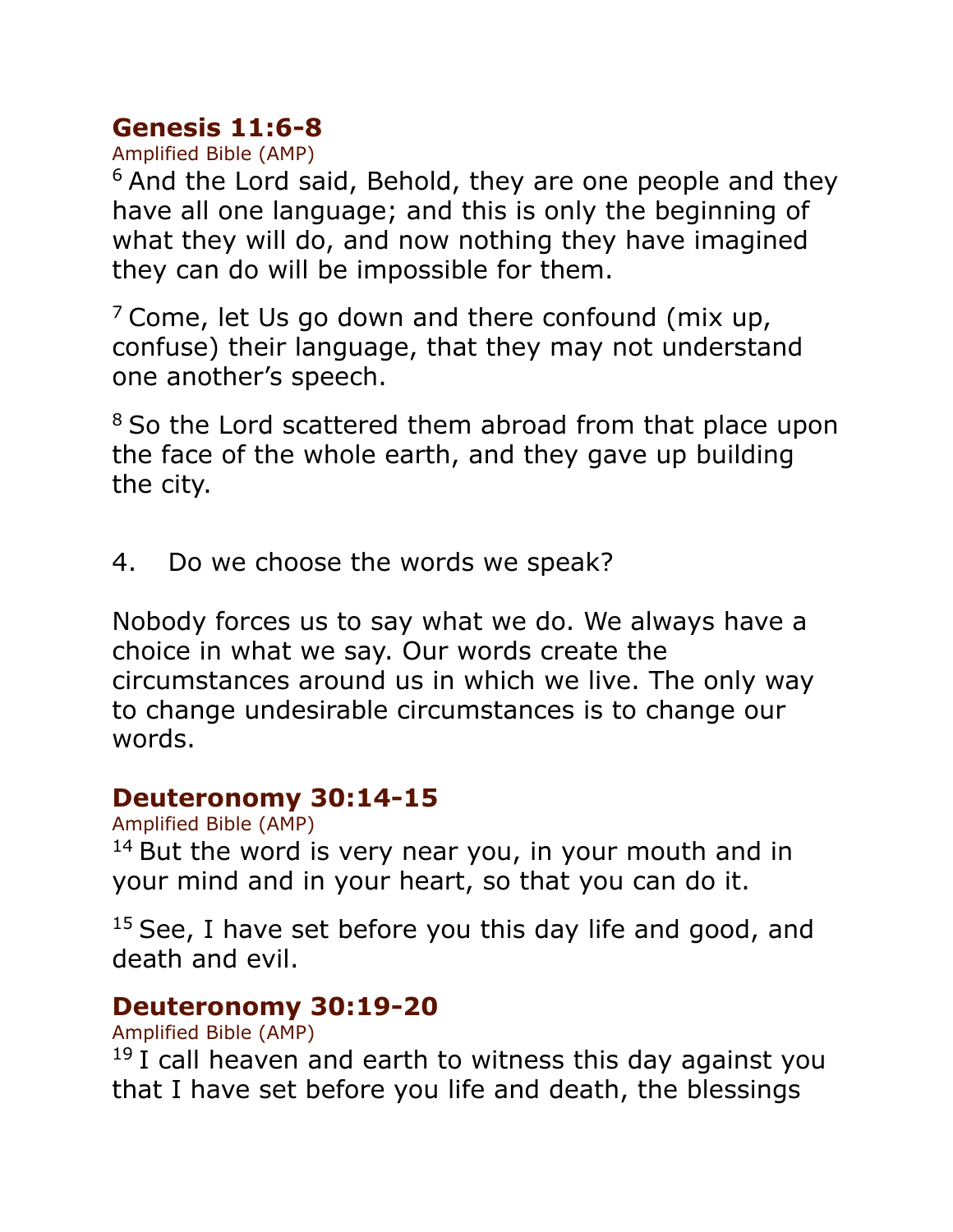and the curses; therefore choose life, that you and your descendants may live

<sup>20</sup> And may love the Lord your God, obey His voice, and cling to Him. For He is your life and the length of your days...

God says life, prosperity, and the blessing OR death, adversity and the curse is before you. He admonishes us to CHOOSE LIFE by fashioning our lives and words around His Word. Those who submit their words to the devil's suggestions have chosen death.

The bible says that God's condition for us to inherit the blessing of a lovely life filled with good days is to choose right words and refrain from speaking evil and guile.

## **1 Peter 3:9-10**

## Amplified Bible (AMP)

<sup>9</sup> Never return evil for evil or insult for insult (scolding, tongue-lashing, berating), but on the contrary blessing [praying for their welfare, happiness, and protection, and truly pitying and loving them]. For know that to this you have been called, that you may yourselves inherit a blessing [from God—that you may obtain a blessing as heirs, bringing welfare and happiness and protection].

 $10$  For let him who wants to enjoy life and see good days [good—whether apparent or not] keep his tongue free from evil and his lips from guile (treachery, deceit).

God is fully aware of the power of words, that's why He counsels us to CHOOSE not to speak guile. The devil is also aware of this, which is why he tries to influence men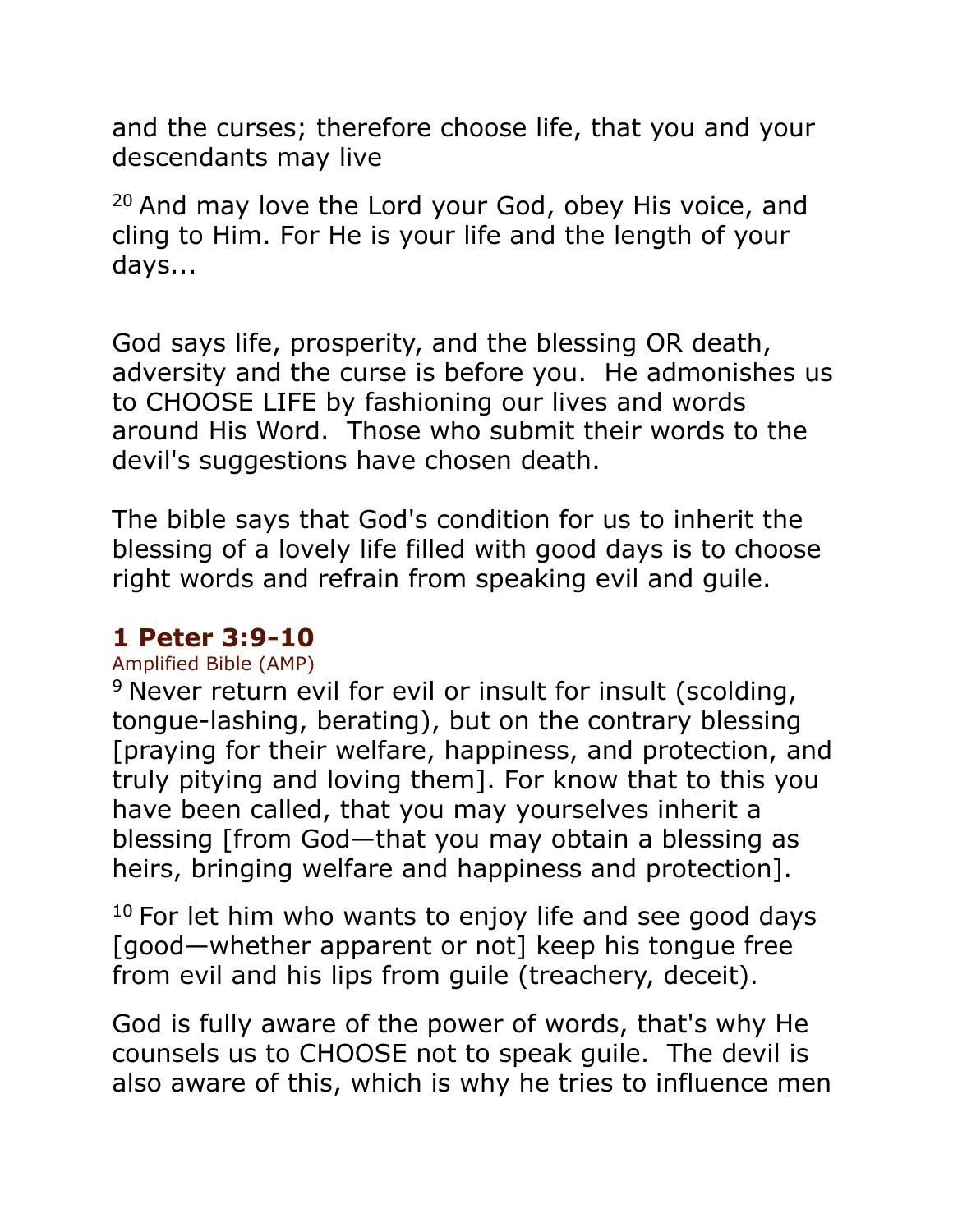to speak criticism, unbelief and gossip. Through these wrong words, the devil gets authority to make these things happen – and thus control the world.

# 5. What happens to the words we speak?

Words don't just go out into the air and disappear without accomplishing what they were sent to do (Isa 55:11). ATMOSPHERES are created words. You can sense the atmosphere of God's peace in a home where God's Word is spoken in faith and love. You can also sense a cutting and devilish atmosphere where harsh and unforgiving words have been spoken. People often LET RIP with their tongues, not realizing the damage they are causing by submitting that member to satan.

Because satan has no creative power he has to manipulate man's words to do his works on the earth. That is why James says that men's tongues are "set on fire by hell."

## **James 3:5-8**

## Amplified Bible (AMP)

 $5$  Even so the tongue is a little member, and it can boast of great things. See how much wood or how great a forest a tiny spark can set ablaze!

 $6$  And the tongue is a fire. [The tongue is a] world of wickedness set among our members, contaminating and depraving the whole body and setting on fire the wheel of birth (the cycle of man's nature), being itself ignited by hell (Gehenna).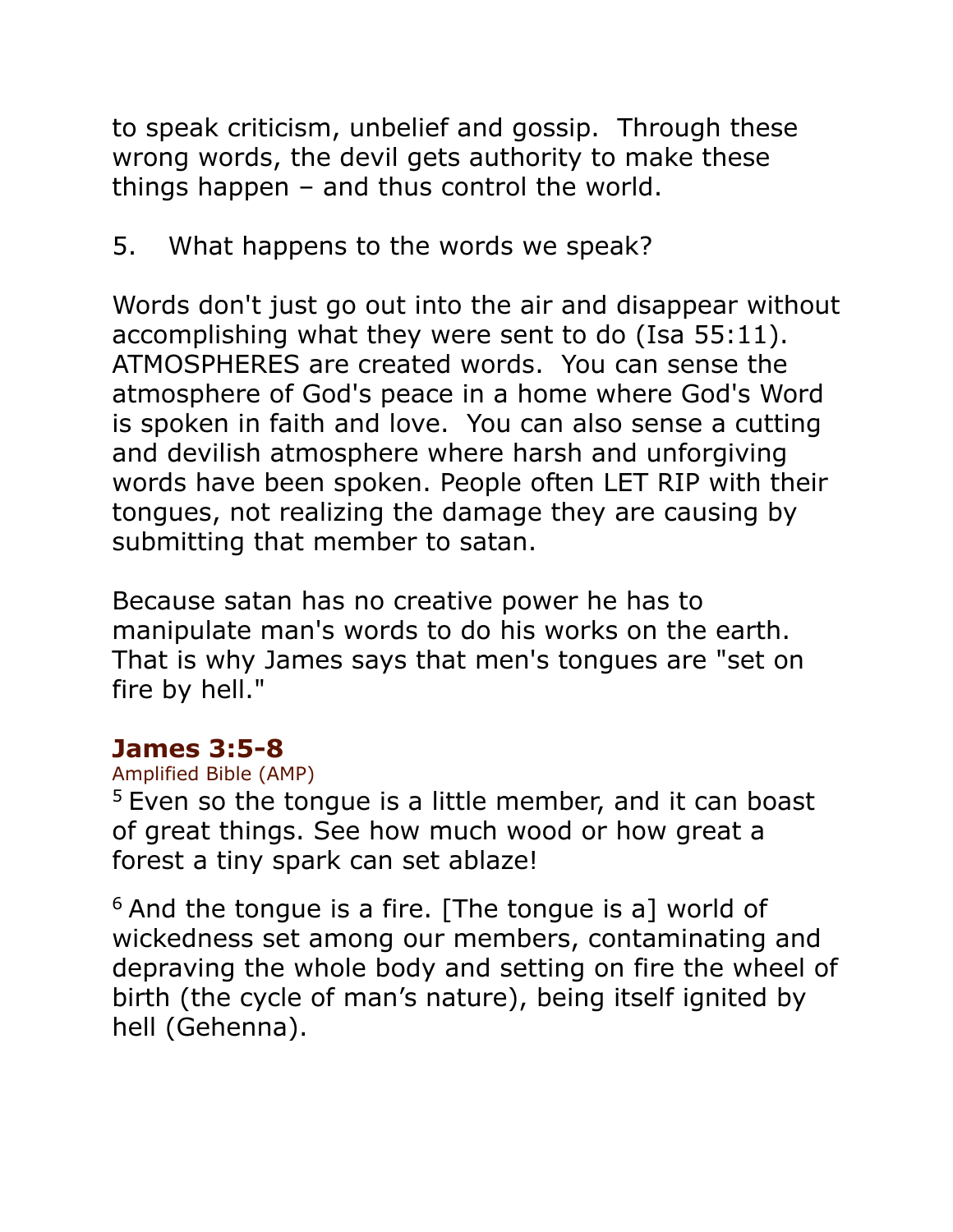$7$  For every kind of beast and bird, of reptile and sea animal, can be tamed and has been tamed by human genius (nature).

 $8$  But the human tongue can be tamed by no man. It is a restless (undisciplined, irreconcilable) evil, full of deadly poison.

Realize that words you hear in the morning will linger with you all during the day. Your words create good and obedient children or misbehaved terrors that no-one wants to have in their homes. By your words your children can be the greatest successes or the worst failures.

6. Do we have an un-refutable scriptural basis to back up this teaching?

Yes! The bible very strongly emphasizes the importance of right words.

## **Job 6:25**

Amplified Bible (AMP)  $25$  How forcible are words of straightforward speech!

# **Psalm 39:1**

Amplified Bible (AMP)

 $1$  I said, I will take heed and guard my ways, that I may sin not with my tongue; I will muzzle my mouth as with a bridle while the wicked are before me.

Because the wicked one roams to and fro about the earth, seeking whom he may devour, we must watch the words of our mouth. If we don't say the wrong things, we give no power to the devil. This puts us on the road to life.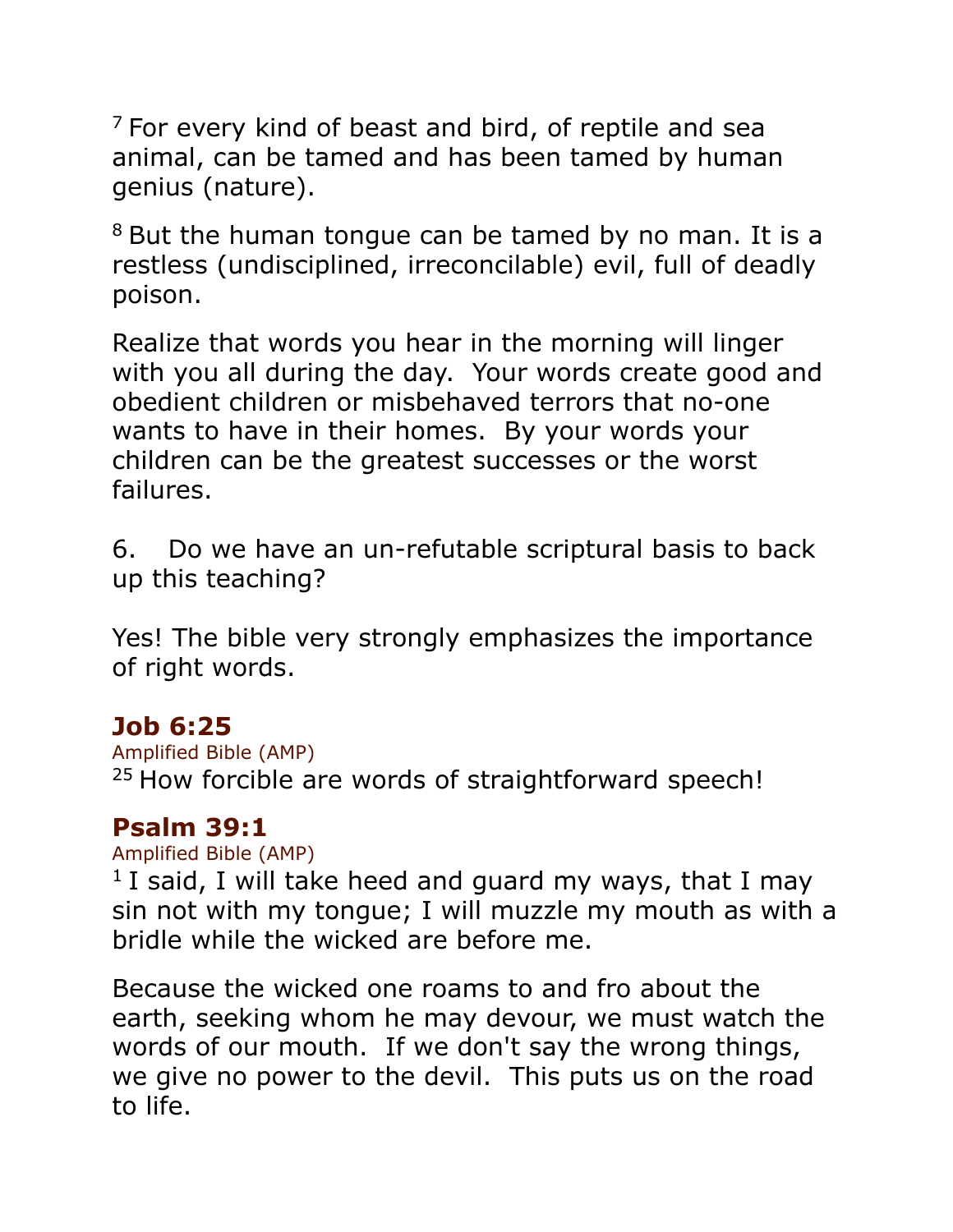Proverbs 18:21 (NASB) "Death and life are in the power of the tongue and those who love it will eat it's fruit." Proverbs 21:23 (NASB) "He who guards his mouth and his tongue guards his soul from troubles."

Proverbs 10:11a (NASB) "The mouth of the righteous is a fountain of life...'

Proverbs 10:9 (NASB) "When there are many words, transgression is unavoidable, but he who restrains his lips is wise."

Proverbs 12:14 (NASB) "A man will be satisfied with good by the fruit of his words."

Proverbs 12:8 (NASB) "There is one who speaks rashly like the thrusts of a sword, but the tongue of the wise brings healing."

Proverbs 12:25 (NASB) "Anxiety in the heart of a man weighs it down, but a good word makes it glad."

Proverbs 13:2 (NASB) "From the fruit of a man's mouth, he enjoys good."

Proverbs 13:3 (NASB) "The one who guards his mouth preserves his life."

Proverbs 18:20 (NASB) "With the fruit of a man's mouth his stomach will be satisfied, he will be satisfied with the product of his lips."

" NEVER AGAIN LIST "

(Start each day on the right foot by affirming your never again list)

NEVER AGAIN will I confess "I can't" for "I can do all things through Christ who strengthens me." (Philippians 4:13)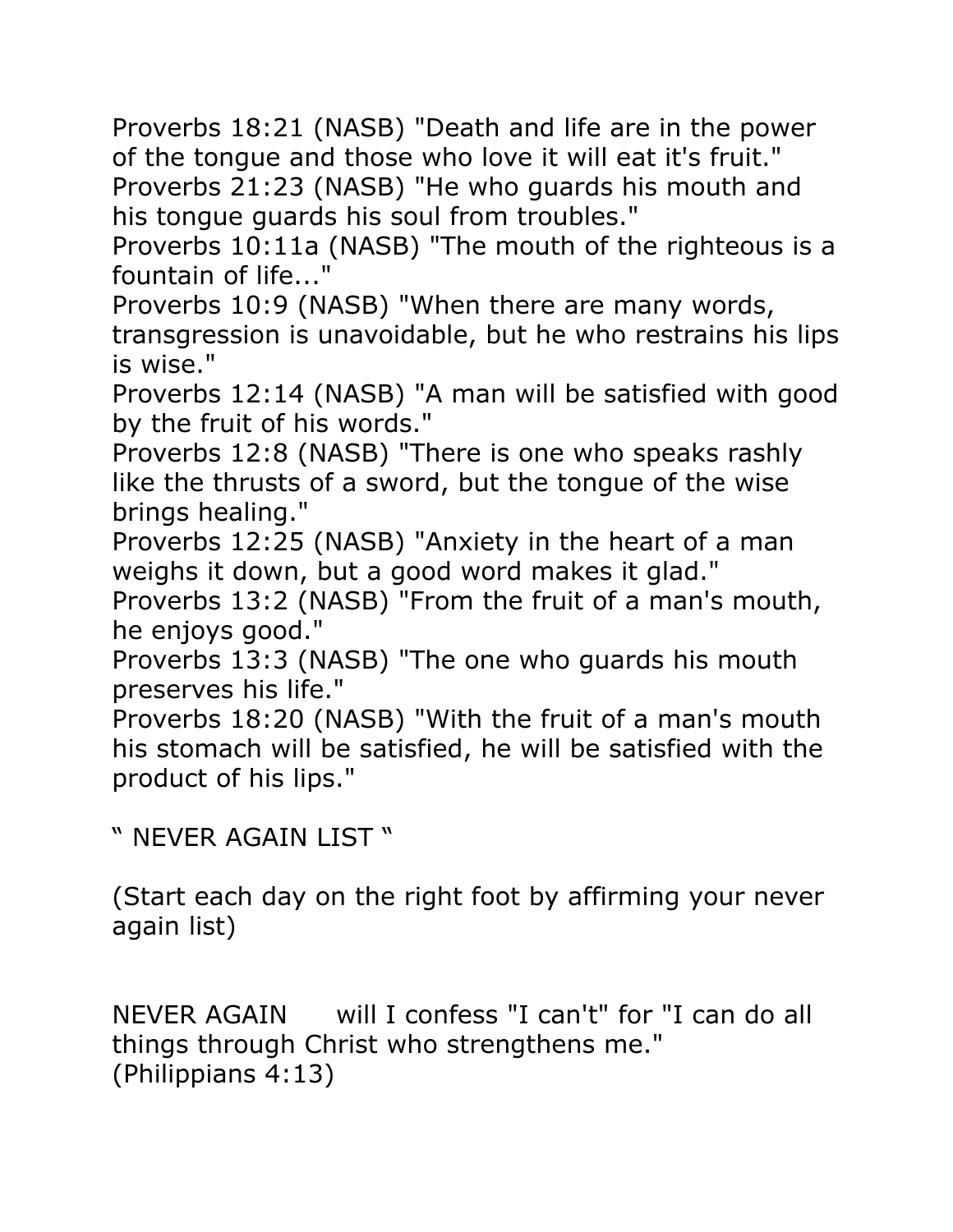NEVER AGAIN will I confess lack, for "my God shall supply all my needs according to His riches in glory by Christ Jesus." (Philippians 4:19)

NEVER AGAIN will I confess fear, for "God has not given me a spirit of fear, but of power, of love and of a sound mind." (2 Timothy 1:7)

NEVER AGAIN will I confess doubt and lack of faith for "God has given to every man the measure of faith." (Rom 12:3)

NEVER AGAIN will I confess weakness, for "the Lord is the strength of my life." ((Psalm 27:1)

NEVER AGAIN will I confess supremacy of satan over my life for "Greater is He that is in me that he that is in the world." (1 John 4:4)

NEVER AGAIN will I confess defeat, for "God always causes me to triumph in Christ Jesus." (2 Corinthians 2:14)

NEVER AGAIN will I confess lack of wisdom for "Christ Jesus is made unto me wisdom from God." (1 Corinthians 1:30)

NEVER AGAIN will I confess sickness for "by His stripes I am healed." (Isaiah 53:5)

NEVER AGAIN will I confess bondage for "where the Spirit of the Lord is there is Liberty." (2 Corinthians 2:17)